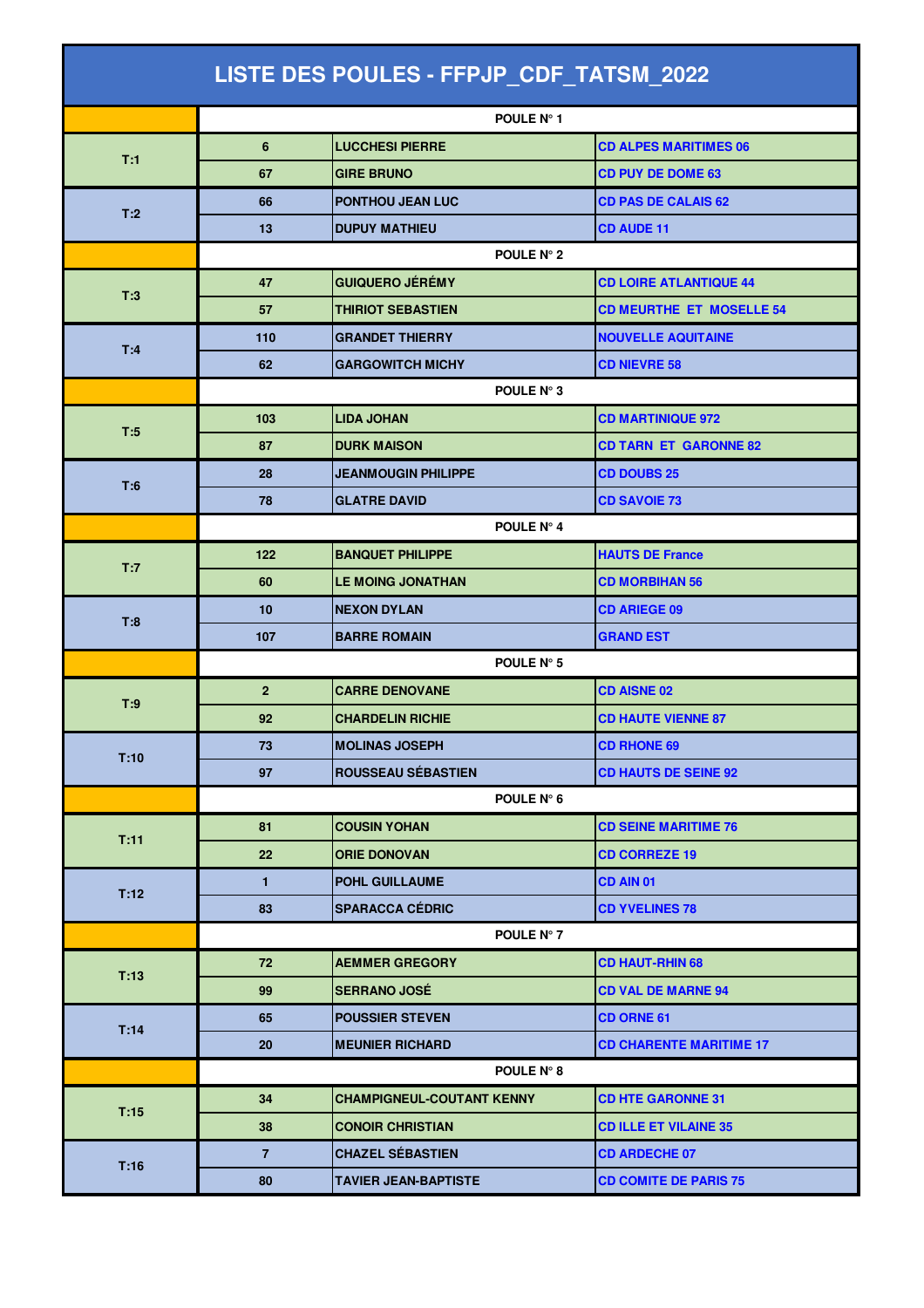| LISTE DES POULES - FFPJP_CDF_TATSM_2022 |                 |                           |                             |  |  |
|-----------------------------------------|-----------------|---------------------------|-----------------------------|--|--|
|                                         |                 | POULE N° 9                |                             |  |  |
| T:17                                    | 100             | <b>ALSENE FRÉDÉRIC</b>    | <b>CD VAL D'OISE 95</b>     |  |  |
|                                         | 121             | <b>BRUN CHUN</b>          | <b>OCCITANIE</b>            |  |  |
| T:18                                    | 23              | <b>SANG MATHIEU</b>       | <b>CD COTE D'OR 21</b>      |  |  |
|                                         | 16              | <b>MORGAN YOHANN</b>      | <b>CD CALVADOS 14</b>       |  |  |
|                                         | POULE N° 10     |                           |                             |  |  |
| T:19                                    | 101             | <b>BONVARLET KÉVIN</b>    | <b>CD CORSE DU SUD 2A</b>   |  |  |
|                                         | 3               | <b>PAILHERET FRÉDÉRIC</b> | <b>CD ALLIER 03</b>         |  |  |
| T:20                                    | 43              | <b>SANTAMARIA CYRILLE</b> | <b>CD LANDES 40</b>         |  |  |
|                                         | 98              | <b>ABRIOUX ROMAIN</b>     | <b>CD SEINE ST DENIS 93</b> |  |  |
|                                         |                 | POULE N° 11               |                             |  |  |
| T:21                                    | 11              | <b>PESQUIE ALEXANDRE</b>  | <b>CD ARIEGE 09</b>         |  |  |
|                                         | 18              | <b>VABRE ANDRÉ</b>        | <b>CD CANTAL 15</b>         |  |  |
| T:22                                    | 24              | <b>LEVEQUE ARTHUR</b>     | <b>CD COTES D'ARMOR 22</b>  |  |  |
|                                         | 119             | <b>CHAPELAIN DAVID</b>    | <b>ILE DE FRANCE</b>        |  |  |
|                                         | POULE N° 12     |                           |                             |  |  |
| T:23                                    | 104             | <b>DIAGNE ALEXANDRE</b>   | <b>CD GUYANE 973</b>        |  |  |
|                                         | 112             | <b>CAILLOT PIERRICK</b>   | <b>AUVERGNE-RHONE ALPES</b> |  |  |
| T:24                                    | 33              | <b>DUBOIS ANTOINE BEN</b> | <b>CD GARD 30</b>           |  |  |
|                                         | 82              | POIRET ANDRÉ              | <b>CD SEINE ET MARNE 77</b> |  |  |
|                                         | POULE N° 13     |                           |                             |  |  |
| T:25                                    | 74              | <b>LUCA ADRIEN</b>        | <b>CD HAUTE SAONE 70</b>    |  |  |
|                                         | 61              | <b>DRIANT JOFFREY</b>     | <b>CD MOSELLE 57</b>        |  |  |
| T:26                                    | 19              | <b>BOUTANT KEVIN</b>      | <b>CD CHARENTE 16</b>       |  |  |
|                                         | 123             | <b>HORNE TYSON</b>        | <b>HAUTS DE France</b>      |  |  |
|                                         |                 | POULE N° 14               |                             |  |  |
| T:27                                    | 128             | <b>DOERR DAVID</b>        | CD VAR 83                   |  |  |
|                                         | 9               | <b>STEIS FRANCIS</b>      | <b>CD ARIEGE 09</b>         |  |  |
| T:28                                    | 77              | <b>CHANTEREAU LOÏC</b>    | <b>CD SARTHE 72</b>         |  |  |
|                                         | 111             | <b>MOLINAS FERNAND</b>    | <b>AUVERGNE-RHONE ALPES</b> |  |  |
|                                         |                 | POULE N° 15               |                             |  |  |
| T:29                                    | 8               | <b>ROULLE JEREMY</b>      | <b>CD ARDENNES 08</b>       |  |  |
|                                         | 52              | <b>SOUEF GILLES</b>       | <b>CD MAINE ET LOIRE 49</b> |  |  |
| T:30                                    | 120             | <b>DA CUNHA SÉBASTIEN</b> | <b>OCCITANIE</b>            |  |  |
|                                         | 39              | <b>MINIER RAYNALD</b>     | <b>CD INDRE 36</b>          |  |  |
|                                         |                 | POULE $N^{\circ}$ 16      |                             |  |  |
| T:31                                    | 125             | <b>BAUD GINO</b>          | <b>PAYS DE LA LOIRE</b>     |  |  |
|                                         | $5\phantom{.0}$ | <b>LESEC LUC</b>          | <b>CD HAUTES ALPES 05</b>   |  |  |
| T:32                                    | 50              | <b>QUIROGA JORDAN</b>     | <b>CD LOT ET GARONNE 47</b> |  |  |
|                                         | 106             | <b>DJANTI ABDEL KADER</b> | <b>GRAND EST</b>            |  |  |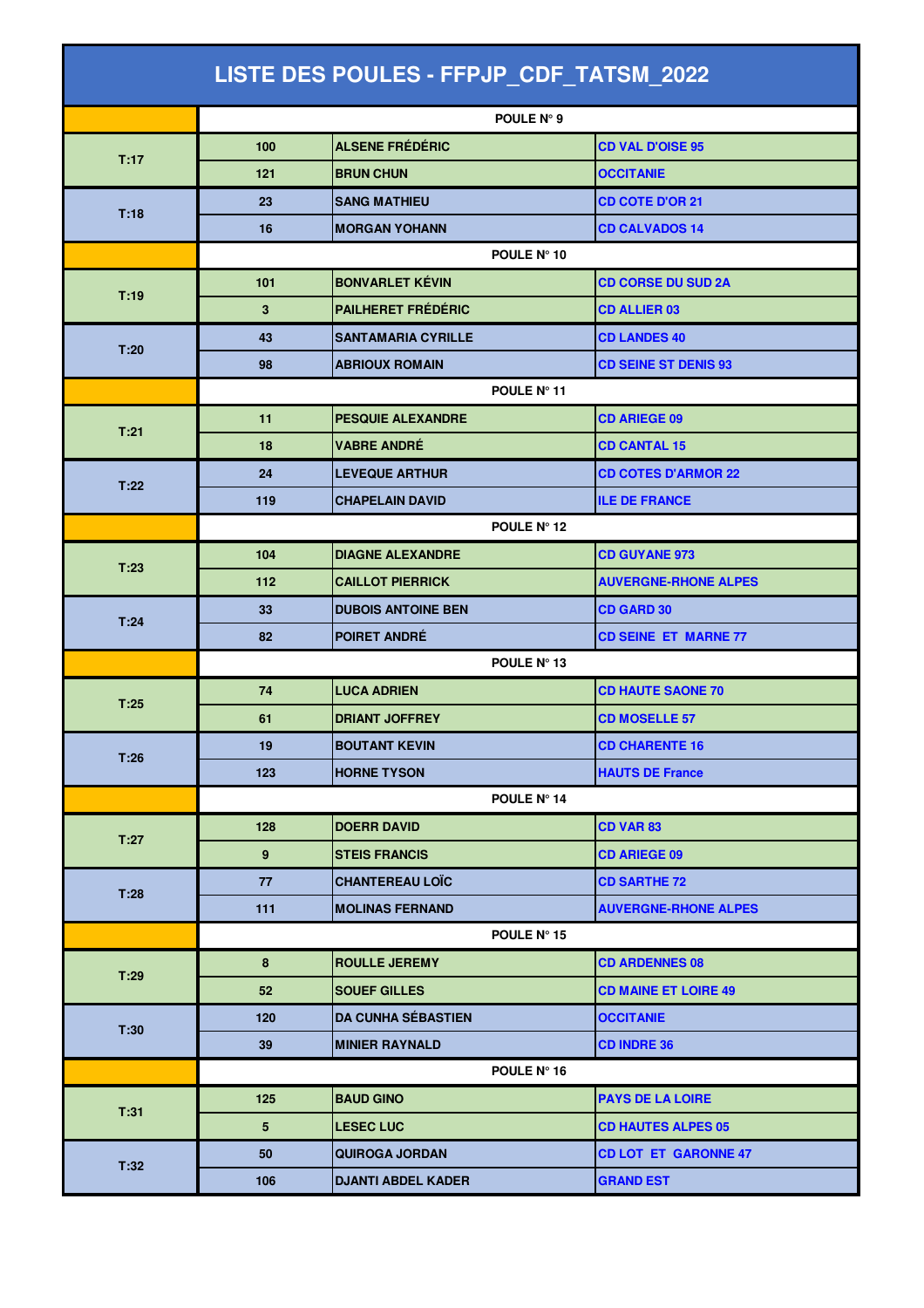| LISTE DES POULES - FFPJP_CDF_TATSM_2022 |             |                                 |                                   |  |  |
|-----------------------------------------|-------------|---------------------------------|-----------------------------------|--|--|
|                                         |             | POULE Nº 17                     |                                   |  |  |
| T:33                                    | 76          | <b>BERLAIMONT DAVID</b>         | <b>CD SARTHE 72</b>               |  |  |
|                                         | 68          | <b>BUGAT RÉMY</b>               | <b>CD PYRENEES ATLANTIQUES 64</b> |  |  |
|                                         | 59          | <b>MARICHY ALEXIS</b>           | <b>CD MEUSE 55</b>                |  |  |
| T:34                                    | 126         | <b>ROBINEAU STÉPHANE</b>        | <b>PROVENCE ALPES COTE D'AZUR</b> |  |  |
|                                         | POULE N° 18 |                                 |                                   |  |  |
|                                         | 48          | <b>DEMUTH VINCENT</b>           | <b>CD LOIRET 45</b>               |  |  |
| T:35                                    | 35          | <b>CAZES FRÉDÉRIC</b>           | <b>CD GERS 32</b>                 |  |  |
| T:36                                    | 124         | <b>BOUILLIE ANTHONY</b>         | <b>NORMANDIE</b>                  |  |  |
|                                         | 58          | <b>FABRETTI OLIVIER</b>         | <b>CD MEURTHE ET MOSELLE 54</b>   |  |  |
|                                         | POULE N° 19 |                                 |                                   |  |  |
| T:37                                    | 118         | <b>PHILIPSON KEVIN</b>          | <b>CORSE</b>                      |  |  |
|                                         | 14          | <b>AIGOUY DAVID</b>             | <b>CD AVEYRON 12</b>              |  |  |
| T:38                                    | 41          | <b>CHAZOT RÉMY</b>              | <b>CD ISERE 38</b>                |  |  |
|                                         | 44          | <b>PORTIER PIERRE</b>           | <b>CD LOIR ET CHER 41</b>         |  |  |
|                                         | POULE N° 20 |                                 |                                   |  |  |
| T:39                                    | 27          | <b>TINAS AKIM</b>               | <b>CD DORDOGNE 24</b>             |  |  |
|                                         | 46          | <b>HECQUET GUILLAUME</b>        | <b>CD HAUTE LOIRE 43</b>          |  |  |
| T:40                                    | 53          | <b>RENAULT JULIEN</b>           | <b>CD MANCHE 50</b>               |  |  |
|                                         | 42          | <b>TABOURET DJANGO</b>          | <b>CD JURA 39</b>                 |  |  |
|                                         | POULE N° 21 |                                 |                                   |  |  |
| T:41                                    | 84          | <b>CORNUAULT SÉBASTIEN</b>      | <b>CD DEUX SEVRES 79</b>          |  |  |
|                                         | 17          | <b>VILLETTE CHARLES-ANTOINE</b> | <b>CD CALVADOS 14</b>             |  |  |
| T:42                                    | 94          | <b>NAUDOT JÉRÉMY</b>            | <b>CD YONNE 89</b>                |  |  |
|                                         | 93          | <b>SIMONIN MICKAEL</b>          | <b>CD VOSGES 88</b>               |  |  |
|                                         | POULE N° 22 |                                 |                                   |  |  |
| T:43                                    | 25          | <b>GOURGUES MAYRON</b>          | <b>CD CREUSE 23</b>               |  |  |
|                                         | 115         | <b>MICHEL FREDERIC</b>          | <b>BOURGOGNE- FRANCHE COMTE</b>   |  |  |
|                                         | 116         | <b>MARCHAND GEOFFREY</b>        | <b>BRETAGNE</b>                   |  |  |
| T:44                                    | 31          | <b>AMRI SEBTI</b>               | <b>CD EURE ET LOIR 28</b>         |  |  |
|                                         |             | POULE N° 23                     |                                   |  |  |
| T:45                                    | 15          | <b>MORENO JOSEPH</b>            | <b>CD BOUCHES du RHONE 13</b>     |  |  |
|                                         | 85          | <b>AMOURETTE LOGAN</b>          | <b>CD SOMME 80</b>                |  |  |
| T:46                                    | 114         | <b>ARDRY MICHEL</b>             | <b>BOURGOGNE- FRANCHE COMTE</b>   |  |  |
|                                         | 108         | <b>MAESTRI PHILIPPE</b>         | <b>NOUVELLE AQUITAINE</b>         |  |  |
|                                         |             | POULE N° 24                     |                                   |  |  |
| T:47                                    | 40          | <b>ALVAREZ JOACHIM</b>          | <b>CD INDRE ET LOIRE 37</b>       |  |  |
|                                         | 105         | <b>CHEREAU CHARLES</b>          | <b>CR LA REUNION 974</b>          |  |  |
| T:48                                    | 113         | <b>LOY MICHEL</b>               | <b>AUVERGNE-RHONE ALPES</b>       |  |  |
|                                         | 69          | <b>LELLOUCHE KÉVIN</b>          | <b>CD HAUTES PYRENEES 65</b>      |  |  |